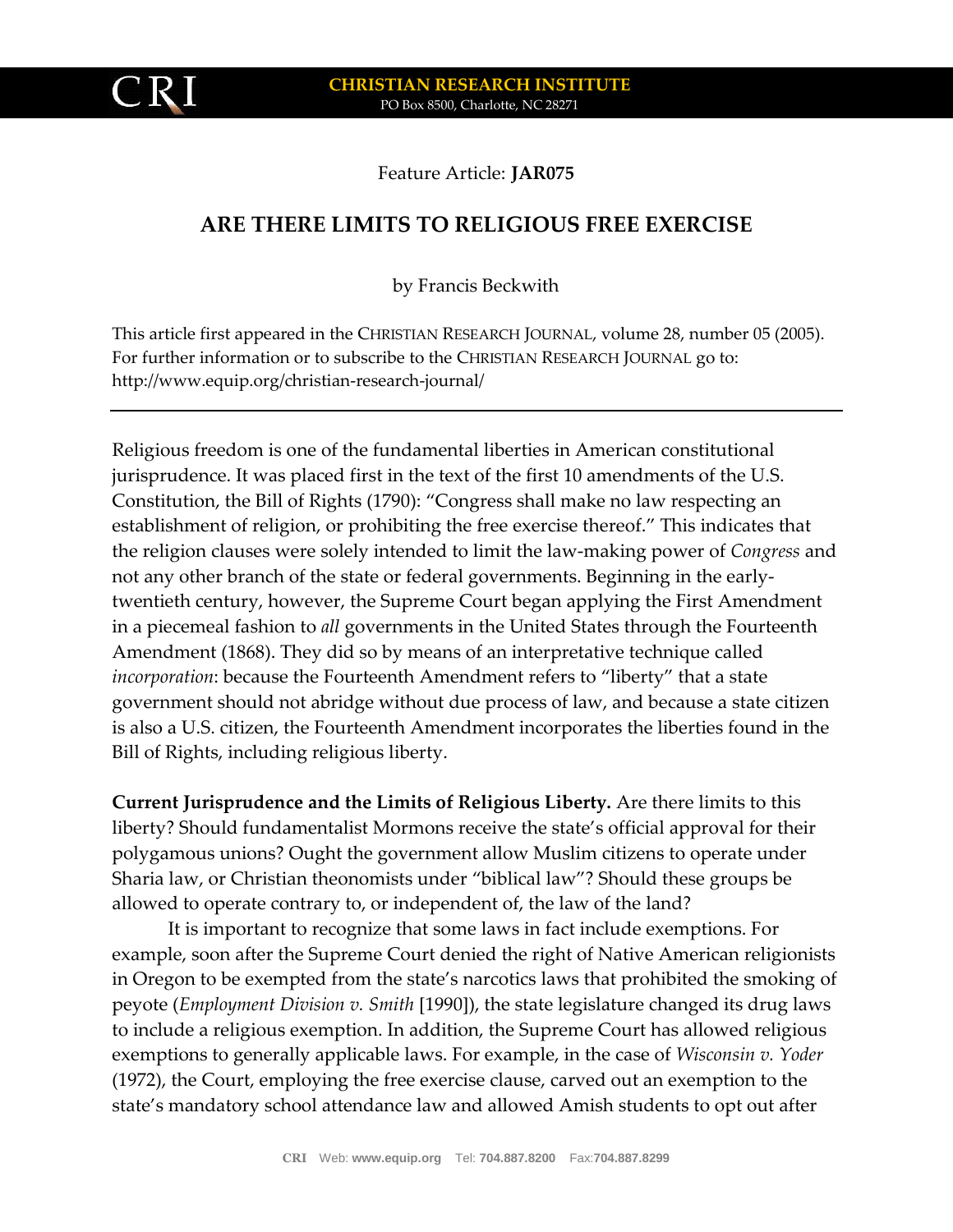eighth grade. The Court reasoned that since the Amish community has a stellar record of rearing its children, the state had to prove that it had a compelling interest in abridging the free exercise rights of Amish parents. The Court concluded that Wisconsin failed to meet this burden.

In *Yoder*, the burden was on the state to provide really good reasons for not allowing the Amish to educate their children consistent with their own religious tradition. In *Smith*, the Court shifted the burden from the state to the person who was suing the state. So, all the state had to show in *Smith* was that its law is generally applicable (i.e., it applies to all citizens similarly situated) and neutral (i.e., it does not single out or target a specific religious practice). The fact that the law impeded a group's religious liberty was an incidental result of the law, and thus the law could not be declared unconstitutional simply for that reason.

So, under the Court's current understanding of religious free exercise, as long as a law is generally applicable and neutral, all the state needs is a rational basis (i.e., any remotely plausible reason) for a law that forbids or limits the practices of religious polygamists, theonomists, Muslims committed to Sharia, and others.

**Free Exercise as a Dead Letter.** The problem with this understanding is that it seems to make the free exercise clause a dead letter. That is, with the exception of a blatant case of the government targeting a religion, a jurist can never effectively employ the free exercise clause to overturn generally applicable laws that are neutral but nevertheless limit or totally inhibit a citizen's religious free exercise. Many citizens think that the government ought not permit polygamists, theonomists, or Muslims to have their own legal system that is parallel to, and not under the authority of, U.S. or state law; but they also think that the government should have a greater burden in justifying its laws if those laws encumber one's religious free exercise.

Take, for example, *Catholic Charities v. State of California Department of Managed Health Care* (2004). Under California's Women's Contraception Equity Act, all employers in the state who offer their employees coverage for prescription drugs must also provide coverage for contraceptives. Catholic Charities (CC) did not want to provide contraceptive coverage as part of its prescription drug coverage because Catholic moral theology forbids the use of artificial contraception. Even though the law allowed for "religious exemptions," the exemptions were defined in such a way that they did not protect organizations like CC. These groups are religious in their origin, affiliation, and mission, but fall outside the scope of these exemptions because they employ and provide care for many outside their faith and do not engage in evangelism or preaching. When before the California Supreme Court, CC argued, among other things, that these exemptions were written in such a way that CC's free exercise rights were violated because it defined for CC and similar groups what counted as statedefined religious practice. Appealing to *Smith*, the Court rejected CC's case and ruled that the organization had to provide its employees with "benefits" that are used for purposes that CC's moral theology teaches are sinful.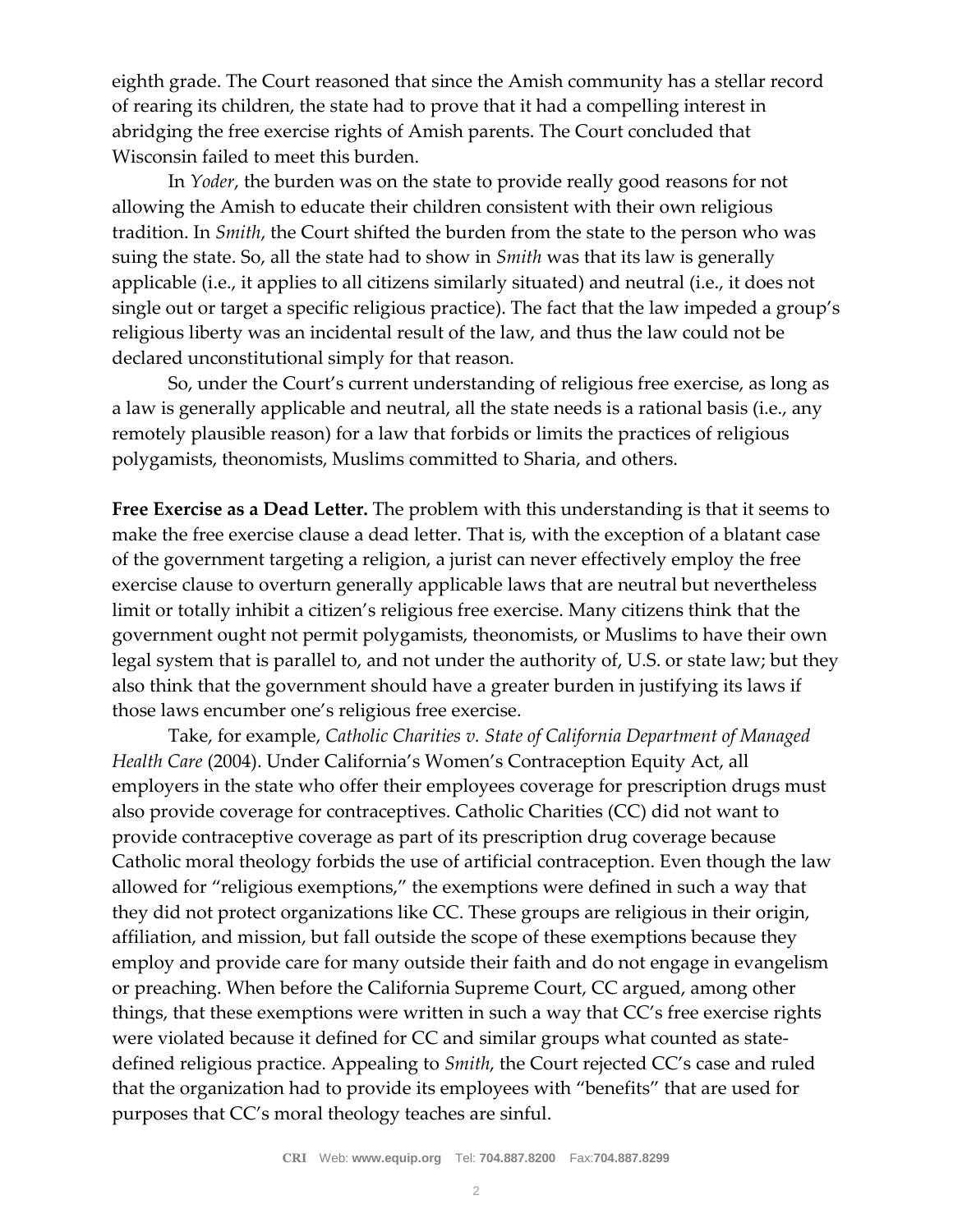The sole dissenter was Justice Janice Rogers Brown, who offered this blistering analysis:

Here we are dealing with an intentional, purposeful intrusion into a religious organization's expression of its religious tenets and sense of mission. The government is not accidentally or incidentally interfering with religious practice; it is doing so willfully by making a judgment about what is or is not religious. This is precisely the sort of behavior that has been condemned in every other context. The conduct is hardly less offensive because it is codified….This is such a crabbed and constricted view of religion that it would define the ministry of Jesus Christ as a secular activity.

Here's the problem: how do we protect the religious liberty of groups like Catholic Charities while allowing the government to pass apparently good laws that do restrict the religious practices of others? I believe that the answer lies in the American Founders' understanding of religious free exercise.

**The Founders, Free Exercise, and Its Limits.** America's founders were wise enough to understand that religious freedom could not be limitless. They also understood that this precious liberty should not be restricted unless the state could provide good reasons why these restrictions are justified. This is why the wording of free exercise provisions in state constitutions at the time of the founding of America typically allowed for the limitation of religious liberty if the prohibited actions would interfere with some aspect of the community's good. New York State's Constitution (1777) is typical in this regard: "The free exercise and enjoyment of religious profession and worship, without discrimination or preference, shall forever hereafter be allowed, with this State, to all mankind: *Provided*, That the liberty of conscience, hereby granted, shall not be so construed as to excuse acts of licentiousness, or justify practices inconsistent with the peace or safety of this State."

The reasoning is similar to what the Supreme Court employed in 1878 when it rejected the argument of Mormons that the free exercise clause protected their religious practice of plural marriage. In 1862, the U.S. Congress had passed the first of several antipolygamy statutes for the purpose of stopping the growing population of practicing Mormon polygamists in Utah. Because Utah was a U.S. territory at the time, the federal government had jurisdiction over Utah, and thus the First Amendment of the federal constitution could be applied to the antipolygamy statutes. (Today, because of incorporation, it would not matter whether it was a state or federal statute.)

In *Reynolds v. United States* (1878) the Court rejected the Mormons' free exercise argument on the grounds that even though "Congress was deprived of all legislative power over mere opinion,…[it] was left free to reach actions [such as polygamy] which were in violation of social duties or subversive to the public good." What the Court